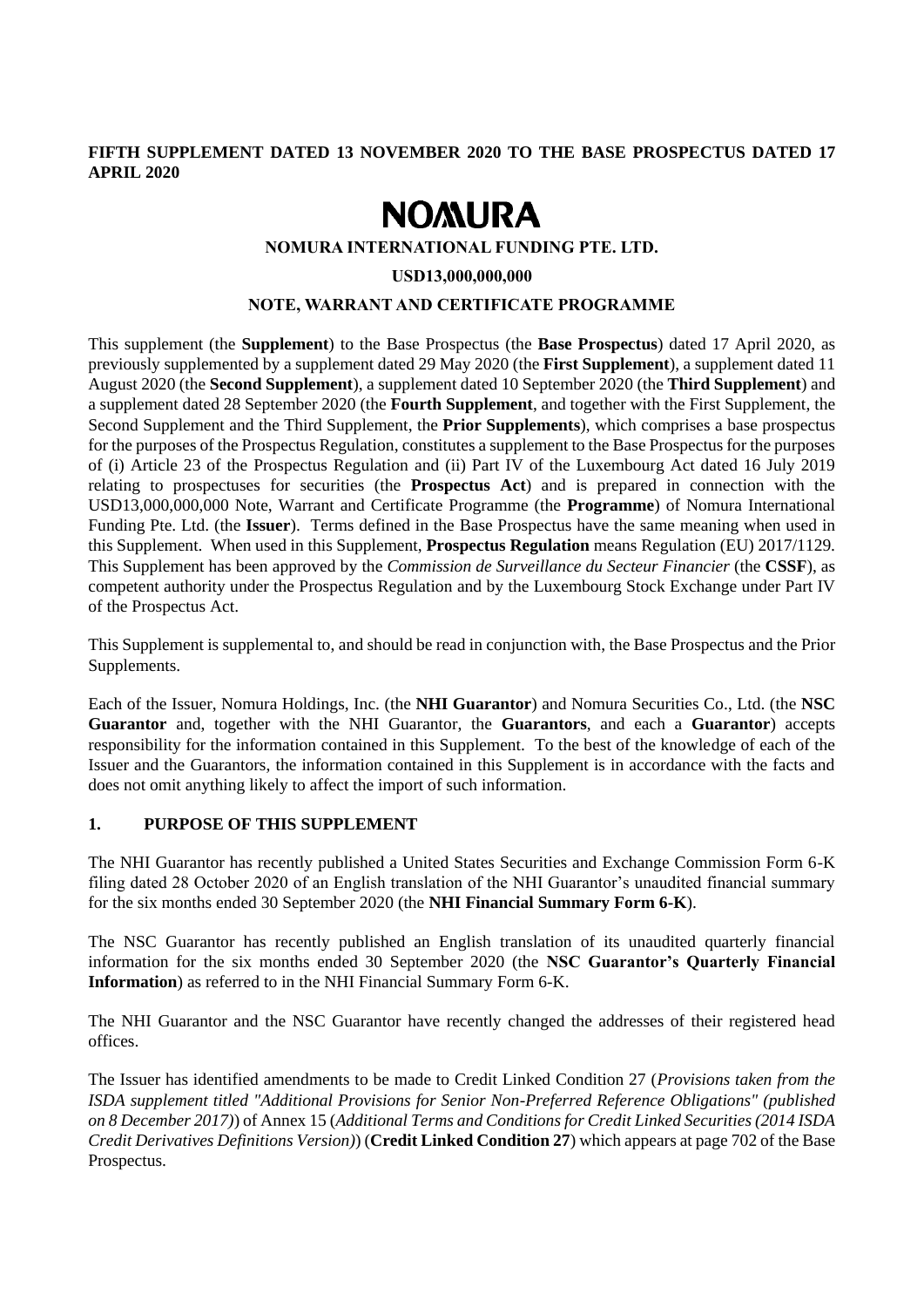In light of the UK Corporate Insolvency and Governance Act 2020, the Issuer wishes to incorporate a new risk factor into the Base Prospectus. The additional risk factor shall be added as a new sub-category to the existing category "*5. Risks relating to key features, terms and conditions of the Securities affecting the value and liquidity of and return on the Securities*" within "*Risk Factors relating to the Securities*" and shall be included on page 40 of the Base Prospectus as set out in paragraph 7 below.

The purpose of this Supplement is (a) to incorporate by reference the NHI Financial Summary Form 6-K, (b) to incorporate by reference the NSC Guarantor's Quarterly Financial Information, (c) to update the significant change statements in relation to the Guarantors, (d) to disclose the new addresses for the head offices of the NHI Guarantor and the NSC Guarantor, (e) to amend Credit Linked Condition 27 and (f) to include an additional risk factor relating to the UK Corporate Insolvency and Governance Act 2020.

# **2. PUBLICATION OF THE NHI FINANCIAL SUMMARY FORM 6-K**

The NHI Guarantor has recently published the NHI Financial Summary Form 6-K.

A copy of the NHI Financial Summary Form 6-K has been filed with the CSSF and, by virtue of this Supplement, the NHI Financial Summary Form 6-K is incorporated by reference in, and forms part of, the Base Prospectus.

As such:

(i) the following text shall be added on page 100 of the Base Prospectus (as amended by the Prior Supplements) immediately following the existing paragraph (aa):

"(bb) the Form 6-K of the NHI Guarantor dated 28 October 2020, of an English translation of the NHI Guarantor's unaudited financial summary for the six months ended 30 September 2020 (but excluding any documents incorporated therein) (available at [https://www.nomuraholdings.com/investor/library/sec/6k/201028/201028\\_1.pdf\)](https://www.nomuraholdings.com/investor/library/sec/6k/201028/201028_1.pdf); and"; and

(ii) the following additional section shall be added at the end of the Nomura Holdings, Inc. section of the table of cross-references which ends on page 102 of the Base Prospectus:

| Form 6-K for the six months ended 30 September 2020                   |              |
|-----------------------------------------------------------------------|--------------|
| Consolidated Balance Sheets (Unaudited)                               | Pages 6 to 7 |
| Consolidated Statements of Income (Unaudited)                         | Page 8       |
| <b>Consolidated Statements of Comprehensive</b><br>Income (Unaudited) | Page 9       |
| Note with respect to the Assumption as a Going<br>Concern (Unaudited) | Page 9       |
| Segment Information – Operating Segment<br>(Unaudited)                | Page 10      |
| Significant Changes in Equity (Unaudited)                             | Page 11      |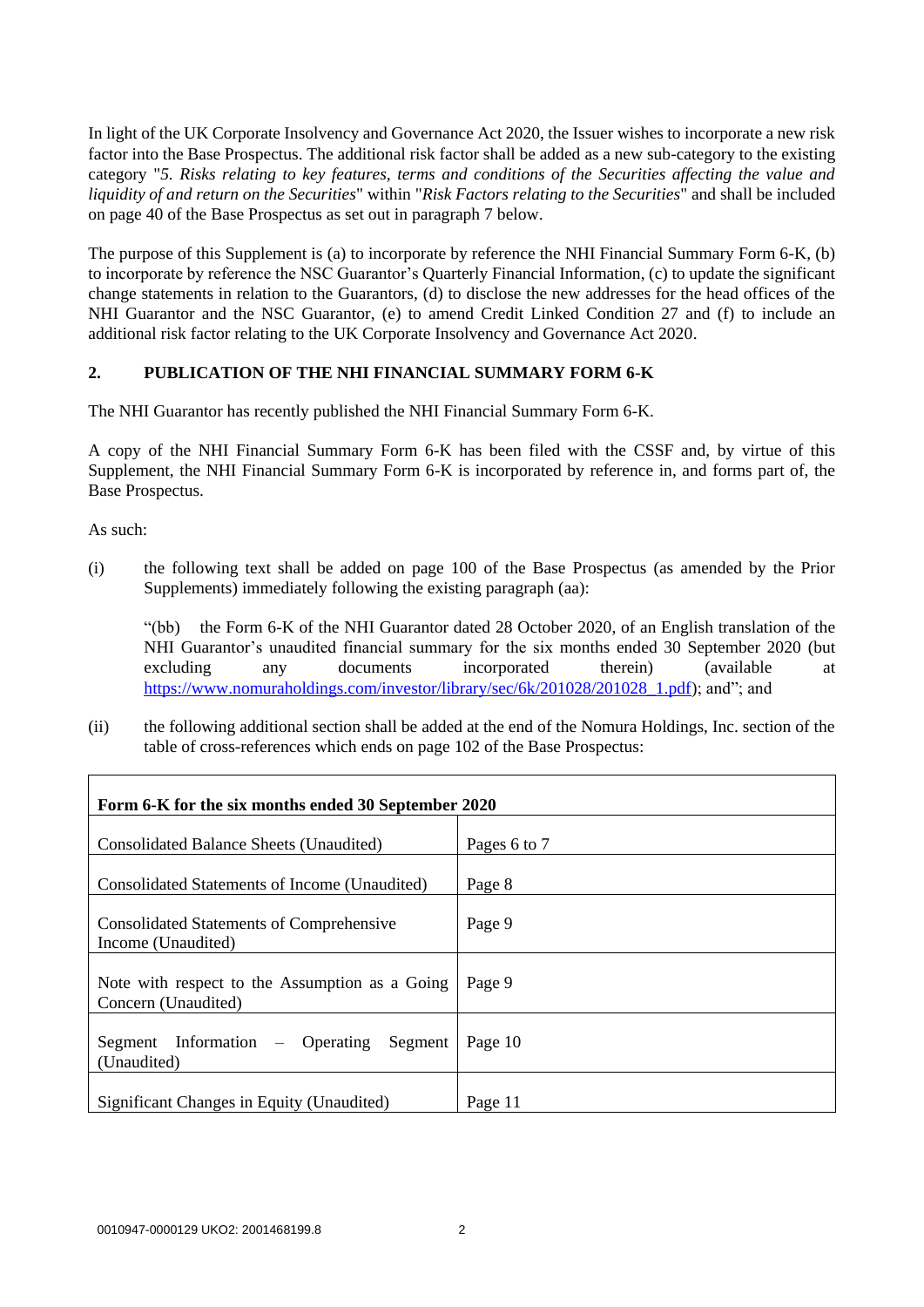# **3. PUBLICATION OF THE NSC GUARANTOR'S QUARTERLY FINANCIAL INFORMATION**

The NSC Guarantor has recently published the NSC Guarantor's Quarterly Financial Information.

A copy of the NSC Guarantor's Quarterly Financial Information has been filed with the CSSF and, by virtue of this Supplement, the NSC Guarantor's Quarterly Financial Information is incorporated by reference in, and forms part of, the Base Prospectus.

As such:

(i) the following text shall be added on page 100 of the Base Prospectus (as amended by the Prior Supplements) immediately following the new paragraph (bb) (inserted as described at paragraph 2(i) above):

"(cc) the English translation of the Japanese language unaudited quarterly financial information for the six months ended 30 September 2020 of the NSC Guarantor as published on 28 October 2020 (available at [https://www.nomuraholdings.com/company/group/nsc/pdf/2021\\_2q.pdf\)](https://www.nomuraholdings.com/company/group/nsc/pdf/2021_2q.pdf)."; and

(ii) the following additional section shall be added at the end of the Nomura Securities Co., Ltd. section of the table of cross-references which ends on page 103 of the Base Prospectus:

| Unaudited Quarterly Financial Information for the six months ended 30 September 2020 (English<br>translation) |        |
|---------------------------------------------------------------------------------------------------------------|--------|
| Unaudited Unconsolidated Balance Sheets                                                                       | Page 1 |
| Unaudited Unconsolidated Statements of Income                                                                 | Page 1 |
| Unaudited Unconsolidated Statements of Income $-$ Page 2<br><b>Quarterly Comparatives</b>                     |        |
| Unaudited Supplementary Information                                                                           | Page 3 |

# **4. UPDATE OF THE SIGNIFICANT CHANGE STATEMENTS**

The three paragraphs under the heading "6. Significant Change" on page 791 of the Base Prospectus (as amended by the Prior Supplements) shall be deemed deleted and replaced with the following paragraphs:

"There has been no significant change in the financial or trading position of the Issuer since 30 June 2020.

There has been no significant change in the financial or trading position of the NHI Guarantor or the Nomura Group since 30 September 2020.

There has been no significant change in the financial or trading position of the NSC Guarantor since 30 September 2020."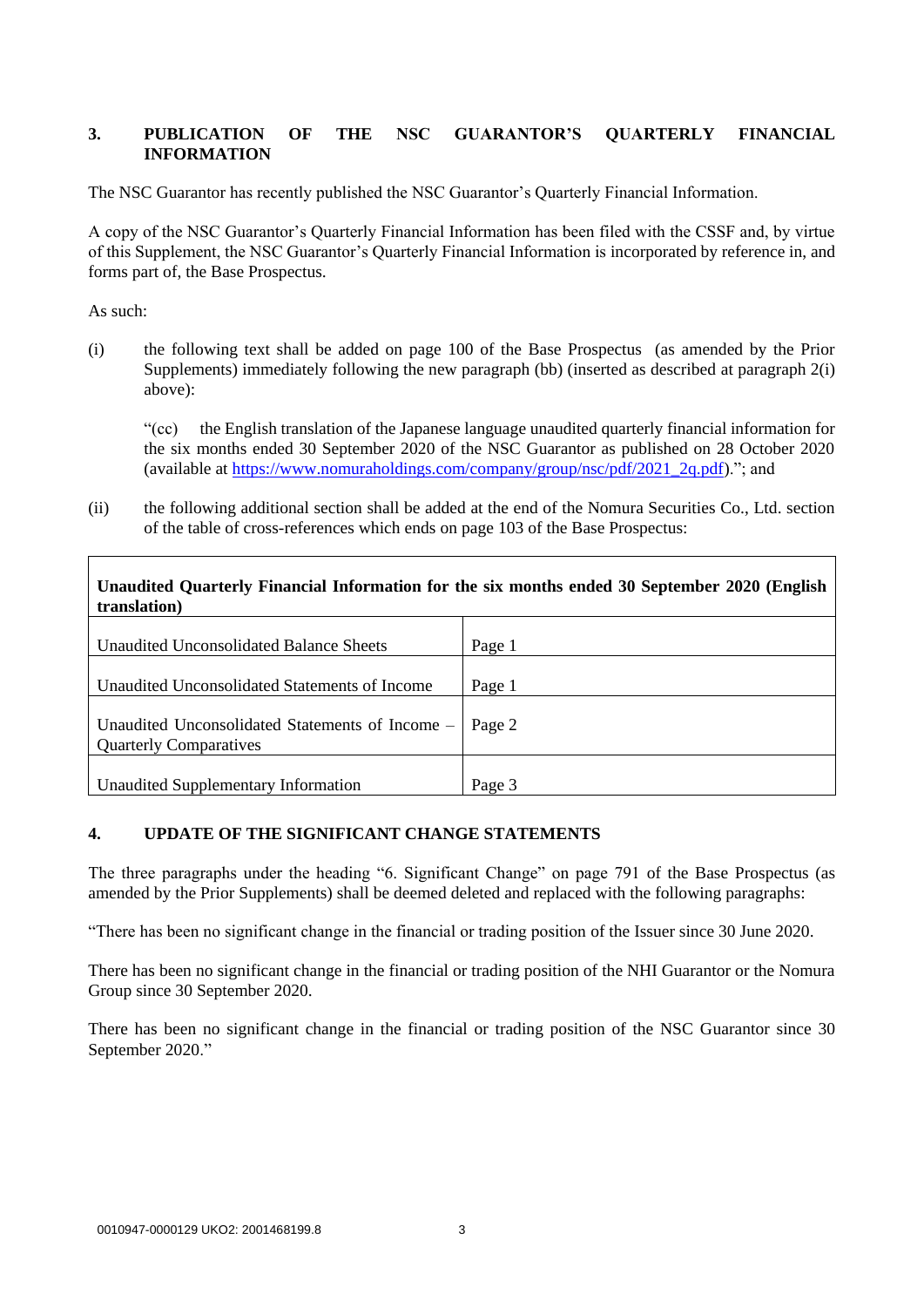## **5. UPDATE TO THE ADDRESSES OF THE GUARANTORS**

As from 1 October 2020, the registered head office of the NHI Guarantor is located at 13-1, Nihonbashi 1 chome, Chuo-ku, Tokyo 103-8645, Japan and the registered head office of the NSC Guarantor is located at 13-1, Nihonbashi 1-chome, Chuo-ku, Tokyo 103-8011, Japan. As from 1 October 2020, the business addresses of each Director and Executive Officer of the NHI Guarantor and the business addresses of each Director of the NSC Guarantor are the new registered head offices of the NHI Guarantor and the NSC Guarantor respectively.

## **6. AMENDMENTS TO CREDIT LINKED CONDITION 27**

Credit Linked Condition 27 shall be amended by deleting the current form thereof on page 702 of the Base Prospectus and replacing it with the amended form set out in Annex 1 to this Supplement.

## **7. AMENDMENTS TO THE RISK FACTORS**

The category "*5. Risks relating to key features, terms and conditions of the Securities affecting the value and liquidity of and return on the Securities*" within "*Risk Factors relating to the Securities*" shall be updated to include the following additional risk factor under a new sub-category on page 40 of the Base Prospectus immediately below the existing risk factor titled "*Meetings of Securityholders*":

"*The conditions of the Securities or the terms of the Guarantee may be modified by the operation of UK insolvency law without the consent of Securityholders*

Where the Issuer or the applicable Guarantor encounters, or is likely to encounter, financial difficulties that are affecting, or will or may affect, its ability to carry on business as a going concern, it may propose a Restructuring Plan (a **Plan**) with its creditors under Part 26A of the Companies Act 2006 (introduced by the Corporate Insolvency and Governance Act 2020) to eliminate, reduce, prevent or mitigate the effect of any of those financial difficulties. Should this happen, creditors whose rights are affected are organised into creditor classes and can vote on any such Plan (subject to being excluded from the vote by the English courts for having no genuine economic interest in the Issuer or the applicable Guarantor and subject to certain other exclusions). Providing that one class of creditors (who would receive a payment, or have a genuine economic interest in the Issuer or the applicable Guarantor) has approved the Plan, and in the view of the English courts any dissenting class(es) who did not approve the Plan are no worse off under the Plan than they would be in the event of the "relevant alternative" (such as, broadly, liquidation or administration), then the English court can sanction the Plan where it would be a proper exercise of its discretion. A sanctioned Plan is binding on all creditors and members, regardless of whether they approved it. Any such sanctioned Plan in relation to the Issuer or the applicable Guarantor may, therefore, adversely affect the rights of Securityholders and the price or value of their investment in the Securities, as it may have the effect of modifying or disapplying certain terms of the Securities (by, for example, writing down the principal amount of the Securities, modifying the interest payable on the Securities, the maturity date or dates on which any payments are due or substituting the Issuer) or modifying or disapplying certain terms of the Guarantee or substituting the Guarantor."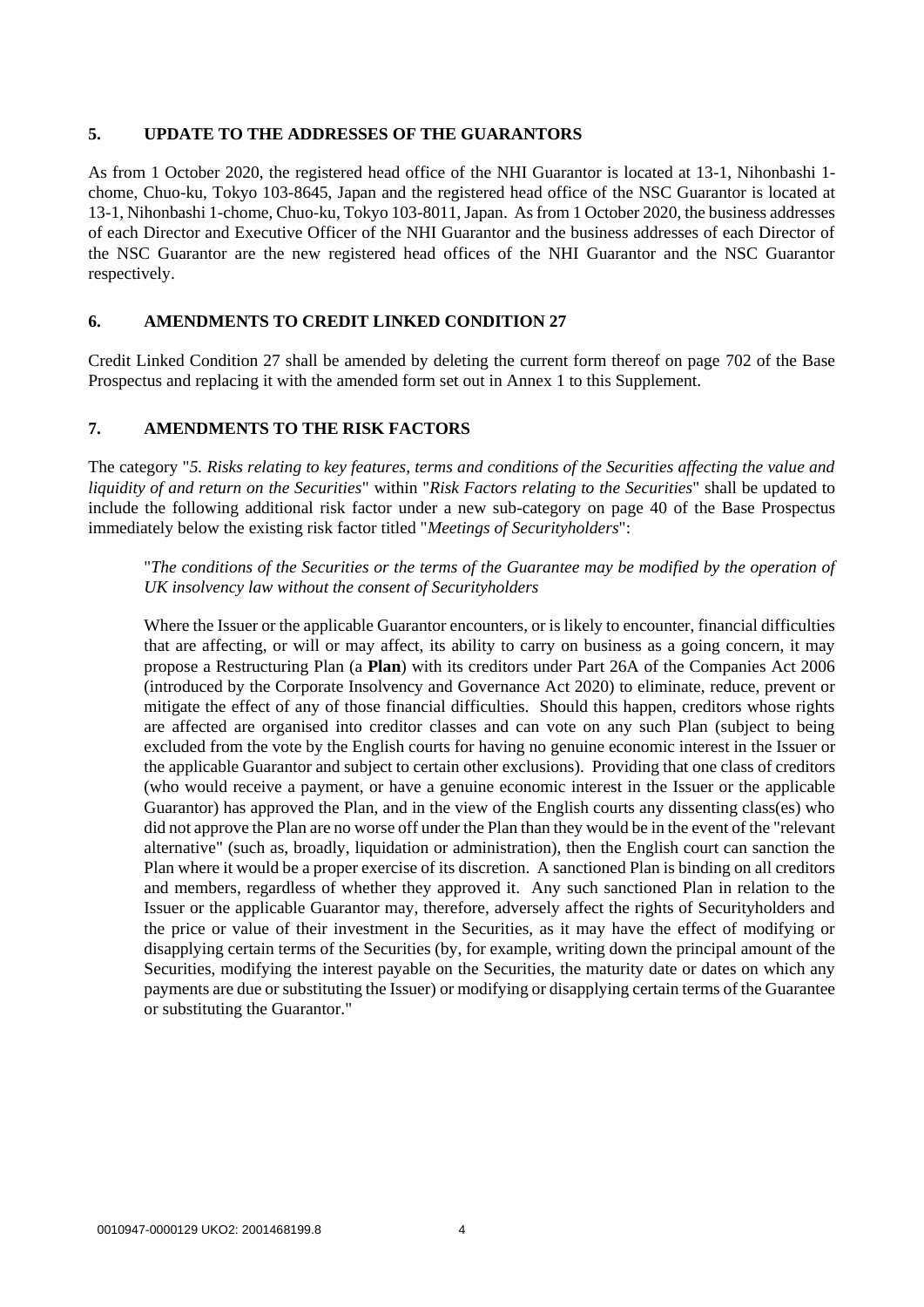## **8. GENERAL**

All references to pages in this Supplement are to the original unsupplemented Base Prospectus, notwithstanding any amendments described herein.

To the extent that there is any inconsistency between (a) any statement in this Supplement or any statement incorporated by reference into the Base Prospectus by this Supplement and (b) any other statement in or incorporated by reference in the Base Prospectus, the statements in (a) above will prevail.

Save as disclosed in this Supplement, there has been no other significant new factor, material mistake or material inaccuracy relating to information included in the Base Prospectus since the publication of the Prior Supplements.

This Supplement will be published on the website of the Luxembourg Stock Exchange (*[www.bourse.lu](http://www.bourse.lu/)*).

If documents which are incorporated by reference themselves incorporate any information or other documents therein, either expressly or implicitly, such information or other documents will not form part of this Supplement for the purposes of the Prospectus Regulation except where such information or other documents are specifically incorporated by reference or attached to this Supplement.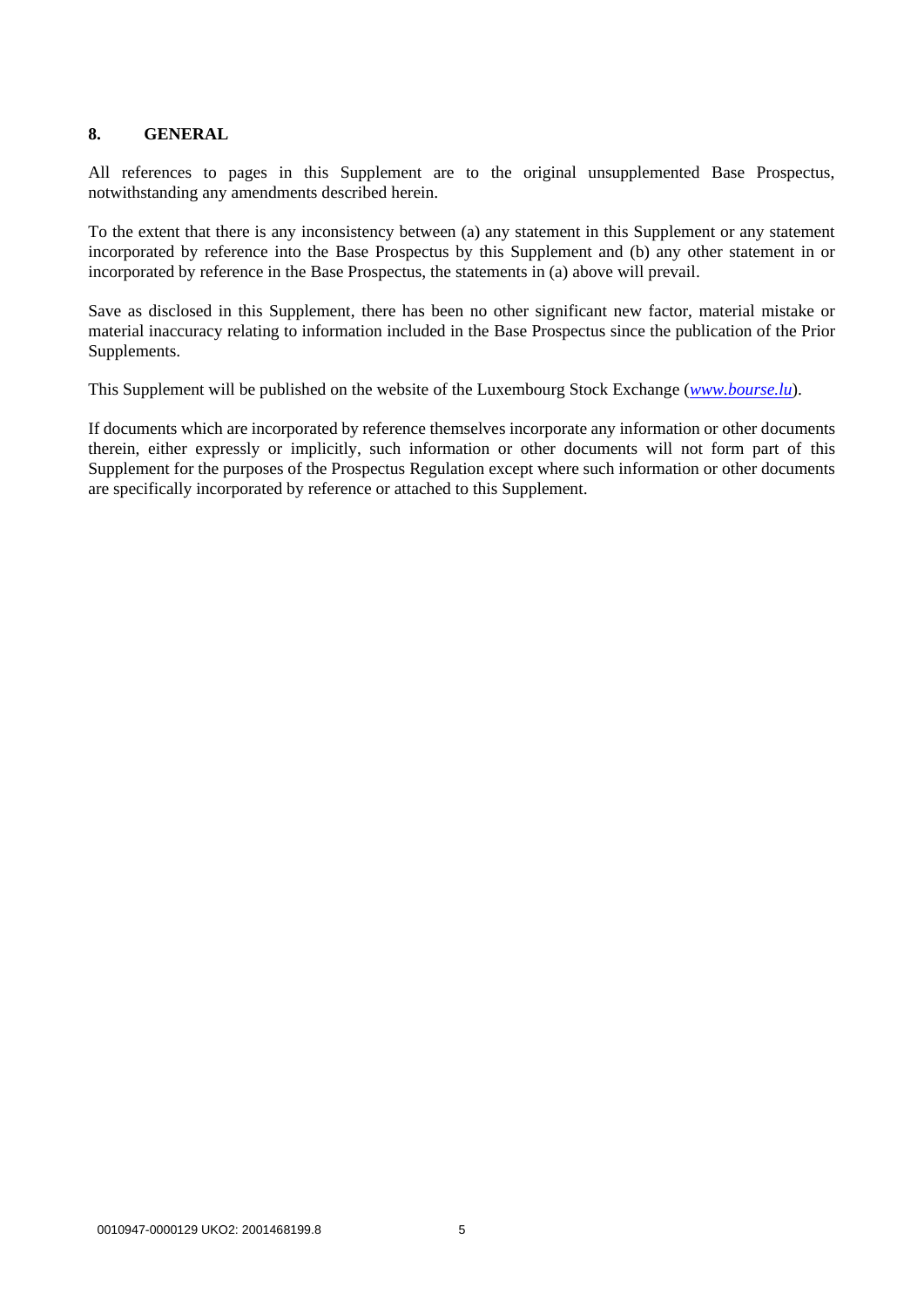### **ANNEX 1**

#### **AMENDED FORM OF CREDIT LINKED CONDITION 27**

## **27. Provisions taken from the ISDA supplement titled "Additional Provisions for Senior Non-Preferred Reference Obligations" (published on 8 December 2017)**

Notwithstanding anything to the contrary in the Credit Linked Conditions, the following provisions will apply:

- (A) to the Reference Entity in respect of any Credit Linked Securities for which a single Reference Entity is specified in the applicable Final Terms and either (i) this Credit Linked Condition 27 is specified as "Applicable" in item 32 (xxxix) of the applicable Final Terms or (ii) "See Physical Settlement Matrix" is specified in item 32 (xxxix) of the applicable Final Terms and the "Transaction Type" for the Reference Entity is either "Standard European Senior Non-Preferred Financial Corporate" or "European Senior Non-Preferred Financial Corporate"; or
- (B) where there is more than one Reference Entity specified in respect of the relevant Credit Linked Securities in the applicable Final Terms, only to those Reference Entities in respect of which (i) if this Credit Linked Condition 27 is specified as "Applicable" in item 32 (xxxix) of the applicable Final Terms, the "Seniority Level" is specified as "Senior Non-Preferred Level" in the Table annexed to the applicable Final Terms or (ii) if "See Physical Settlement Matrix" is specified in item 32 (xxxix) of the applicable Final Terms, the "Transaction Type" is either "Standard European Senior Non-Preferred Financial Corporate" or "European Senior Non-Preferred Financial Corporate".

The provisions of this Credit Linked Condition 27 will not apply in any other circumstances or in respect of any other Reference Entities.

#### (a) **Amendments to the definitions**

(i) Reference Obligation

The definition of "Reference Obligation" in Credit Linked Condition 13 is amended by the insertion of the following language after the words "if any" in the first line of such definition:

"provided that, irrespective of any Original Non-Standard Reference Obligation specified in the applicable Final Terms, if (i) a Senior Non-Preferred Level Standard Reference Obligation of the Reference Entity is specified on the SRO List, such Standard Reference Obligation shall be deemed to constitute the Reference Obligation, or (ii) no such Senior Non-Preferred Level Standard Reference Obligation of the Reference Entity is specified on the SRO List but such Standard Reference Obligation has previously been specified on the SRO List, there shall be deemed to be no Reference Obligation applicable to the Credit Linked Securities and such previously specified Senior Non-Preferred Level Standard Reference Obligation of the Reference Entity shall be deemed to constitute the Prior Reference Obligation".

(ii) Seniority Level

The definition of "Seniority Level" in Credit Linked Condition 13 shall be deleted and replaced with the following:

**Seniority Level** means Senior Non-Preferred Level.